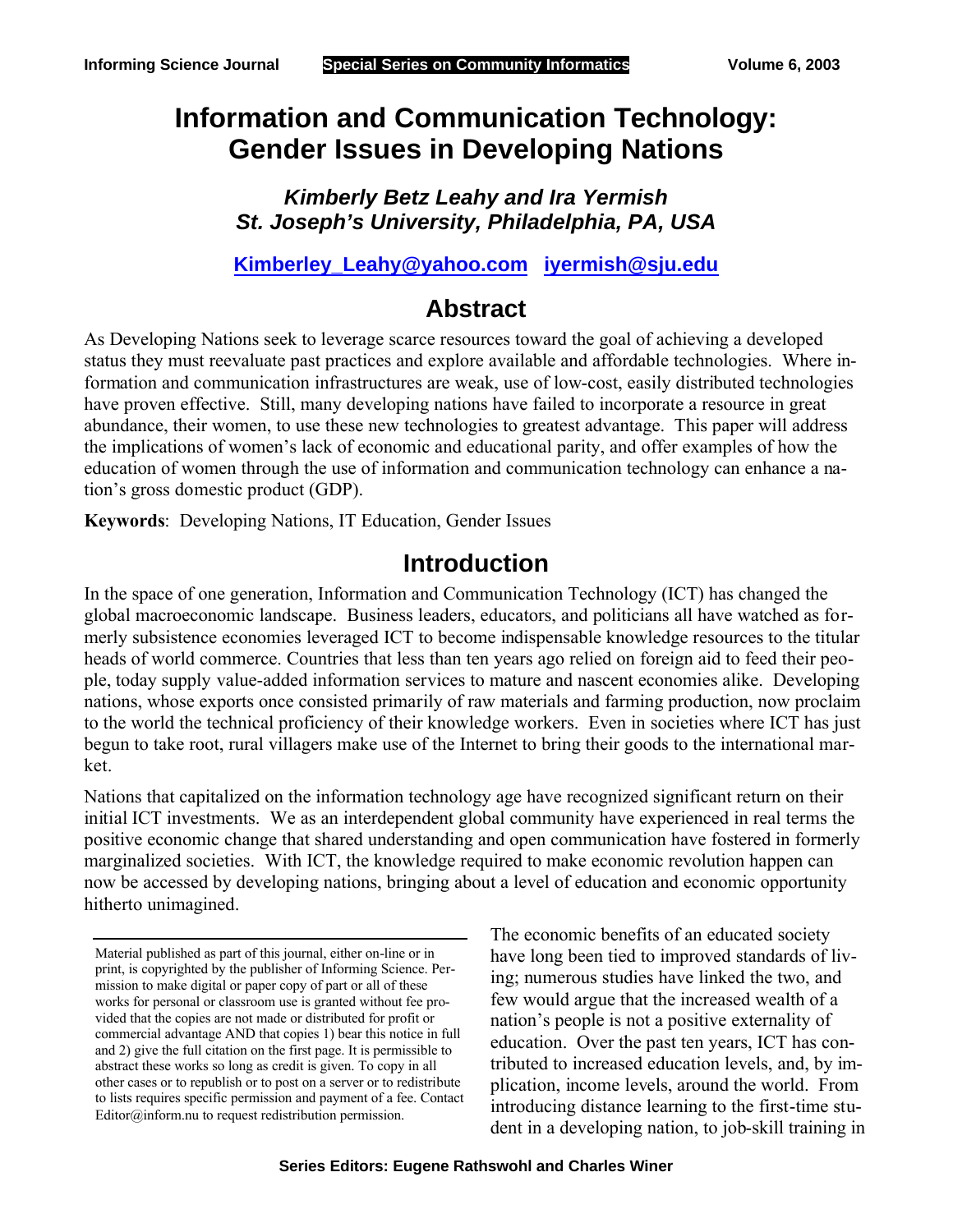countries resurrecting their domestic industries, ICT has facilitated communication and vital knowledge transfer across six continents.

Still, even with the accessibility to educational resources that ICT represents, some countries elect not to take full advantage of ICT's potential with respect to nearly half their own people. Women, on average, represent fifty percent of a given nation's populace; yet in most developing countries, women represent far less than fifty percent of the nation's intellectual capital, skilled labor pool, and economic contribution. For reasons beyond the scope of this discussion, some nations do not afford the same freedoms and opportunities for education to all their citizenry. Consequently, these nations overlook fifty percent of their most valuable natural resource: human potential. Developing nations experiencing skilled labor shortages have heard their women express the desire and ability to learn and work. However, in many countries, strong cultural prohibitions still exist against educating women and allowing them access to employment. These same countries lament their dearth of communication technology workers, even as they hear their women beg to be given economic opportunities. That extending opportunity to women results in a lessening of opportunity for men is a specious argument. When a country fully leverages all its assets, discovery leads to innovation, resulting in greater opportunity for everyone.

Women represent three quarters of all heads of households in developing nations, and for every one woman in poverty there are four children, (*UNICEF*, 2001). Perhaps out of habit, developing nations have continued to spend scarce economic resources on the consequences of illiteracy, yet have not taken the one step that could solve the problem in one generation: educating their women.

World leaders have for decades asserted education as a basic human right. The rulers of some developing nations have felt otherwise. The following discussion recognizes and affirms the importance of a country remaining true to its culture; it would demonstrate unqualified hubris to recommend the export of Western values as a model for achieving economic parity across nations. Economics alone cannot measure the worth of cultures dating back thousands of years. Still, the basic human right of education as upheld by the United Nations is being denied to women in many developing nations, often to the economic disadvantage of those nations. This paper will not be another shrill voice for the world's despots to apply Kantian principles toward the equal governing of their people. Nor will it suggest that but for women's educational disenfranchisment, the economic crises of the world would be resolved. This paper will, however, offer a compelling argument to incite world leaders to educate the full complement of their respective societies.

By first outlining the costs of female illiteracy, both to today's generation and to its progeny, then citing concrete examples of economic turn-around in societies offering equal educational opportunity to women, this paper will illustrate the economic imprudence of a country's refusing to educate every last one of its willing and able adults. The discussion will include a summary of the state of women's education around the globe and its concomitant poverty. It will offer communication technology-based, knowledge transfer solutions to most expeditiously provide women with educational opportunity. The discussion will give examples of organizations, both government and non-government, available as resources to developing nations wishing to endow women with the rights of education and employment. It will cite numerous quotations from authorities in global economic and educational policy concerning the undeniability of the value of women's education. It will show where success toward those goals has been achieved, and examples of where women's use of ICT in the developing nation workplace could successfully be applied. This discussion will indicate how through organic growth as well as foreign direct investment, a nation might bring about positive economic change by opening opportunity to its entire people. This paper will not judge any nation's culture, politics, or economic condition. This paper will only offer alternatives to current economic and educational practices, and illustrate how information communication technology might foster positive change. Clearly, offering women educational opportunities alone will not provide complete economic turnaround for all developing nations. Yet it remains an area untried and one with proven outcomes.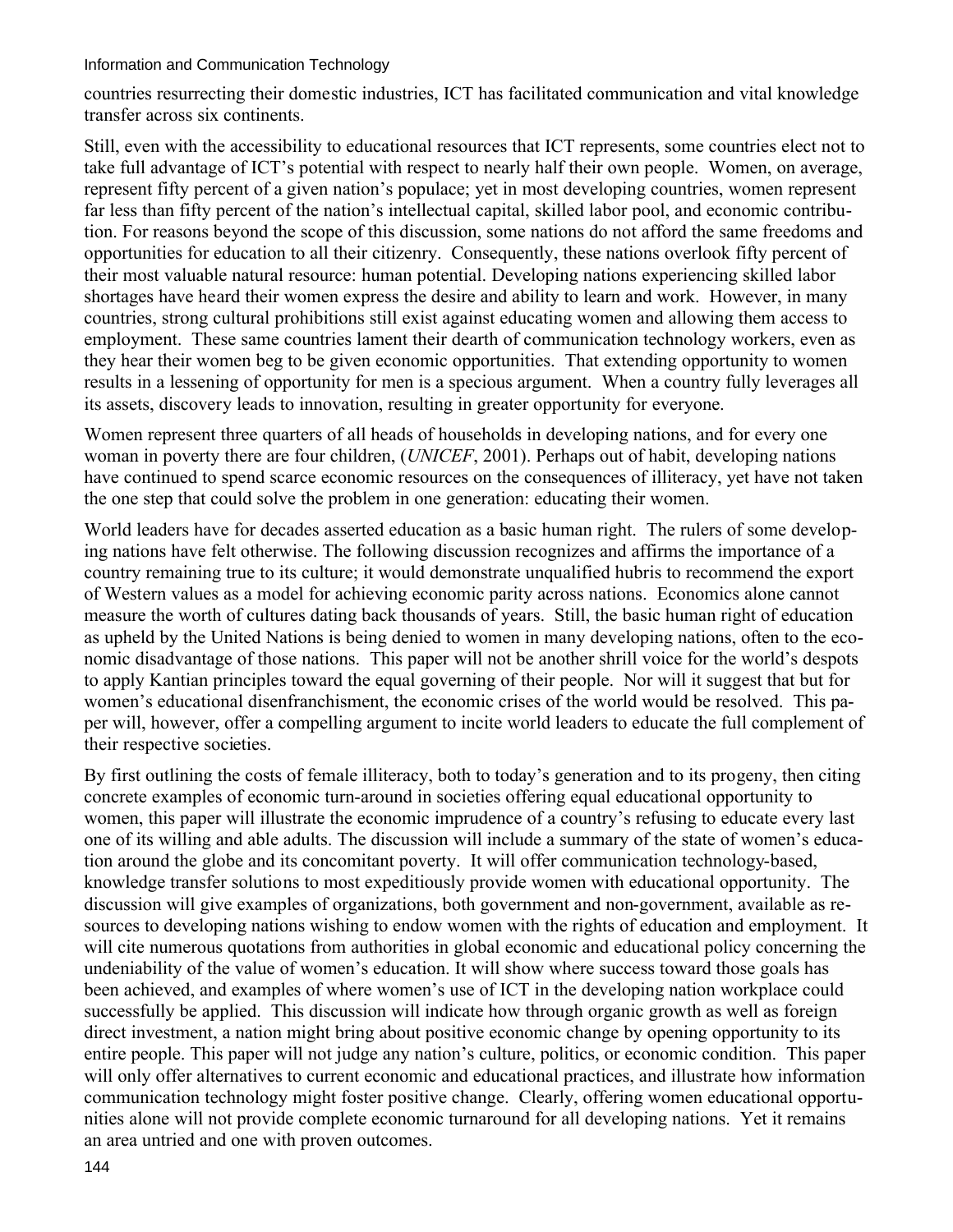#### **Women, Poverty and Education**

Women are still the poorest of the world's poor, representing 70 percent of the 1.3 billion people who live in absolute poverty, (Data and Statistics, 2001). Nearly 900 million women have incomes of less than one US dollar per day, (*UNESCO*, 2001) the equivalent of the population of the United States – *times three.* In the world today, 880 million people are considered illiterate; that is, as defined by the UN, the inability to read 40 words per minute, write 20 words per minute, and do two-digit arithmetic, (*UNESCO*, 2001). Two thirds of the world's 880 million illiterate are women, a statistic that has remained unchanged for ten years, (*UNESCO*, 2001). For these 590 million women and their respective countries, the correlation between literacy and economic contribution cannot be overstated. Concerning the link between women in poverty and literacy, World Bank President James D. Wolfensohn, in his speech to the World Education Forum in Dakar Senegal, April 27, 2000, said, "No country has succeeded without educating its people; education is key to sustaining growth and reducing poverty. Countries that have invested in education for women as part of their educational priorities, and as part of an integrated approach to societal development have seen slower population growth, faster economic growth, and a higher level of social cohesion. It is time for all countries to put aside their doubts and fears about educating women, and give it the highest priority. Culture that denies choices to women and girls must be changed" (Wolfensohn, 2000).

Despite calls for educational equality for women, many developing nations still adhere to cultural mores that relegate women to manual tasks performed inside or just beyond the walls of the home. No effort is made to incorporate women into the country's economic equation, and this disparity is reflected in the country's overall GNP. Many societies only evaluate women's contribution in terms of being a good wife and mother, without offering women choices outside the home. Education of women has no value, it is believed, as the women have no need for knowledge if their only role is a domestic one. United Nations Secretary General Kofi Annan admits with regret that, "When parents consider their daughter's future, they often see education as a hindrance, not a help, to successful marriage and motherhood" (Annan, 2000). Societies with such outdated mindsets suffer needlessly as a result of the illiteracy of the mother. The consequences of her ignorance are visited upon future generations.

In Nepal, a system of patriarchal and misogynistic practices still pervades society. Women typically provide upwards of 75 percent of the food consumed by their families, (*UNFPA*, 2001) but because their labor toward this end is unpaid, it remains invisible, and therefore is not counted as part of household contribution nor overall national economic contribution. Despite their significant role in providing the majority of their family's food supply, women feed their husbands and boy children before feeding themselves. During times of scarcity, women go hungry, (*UNFPA*, 2001). Nepal's illiteracy rate for women is 76 percent; for men, the rate is 41 percent. The country's per capita GDP is US\$220 (*World Bank Group*, 2001).

In his remarks at the International Consultative Forum on Education for All, April 28, 2000, the Honorable Gene B. Sperling, US Assistant to the President for Economic Policy, stated, "Education truly is the closest thing we have as an answer for the universal quest for economic opportunity, and it must be at the center of any long-term strategy for economic development and poverty reduction. Most importantly, education is every woman's right. To forget this is to imperil our global future" (Sperling, 2001).

In Yemen, though women work 30 percent more hours per day than men, (*UNFPA*, 2001), women account for only two percent of Yemen's economic activity, while men account for 81 percent, (*World Bank Group*, 2001). How can women work more hours than men, yet contribute so little to a country's economy? Women typically work in domestic labor - hauling water, tending to small gardens, toiling over household chores and caring for children. When a woman is able to earn some money outside the home, she turns it over to her husband, or her father or brother, as she cannot by law own property, (*UNFPA*, 2001). Of course, after she has completed a full day's labor, her work in the home continues,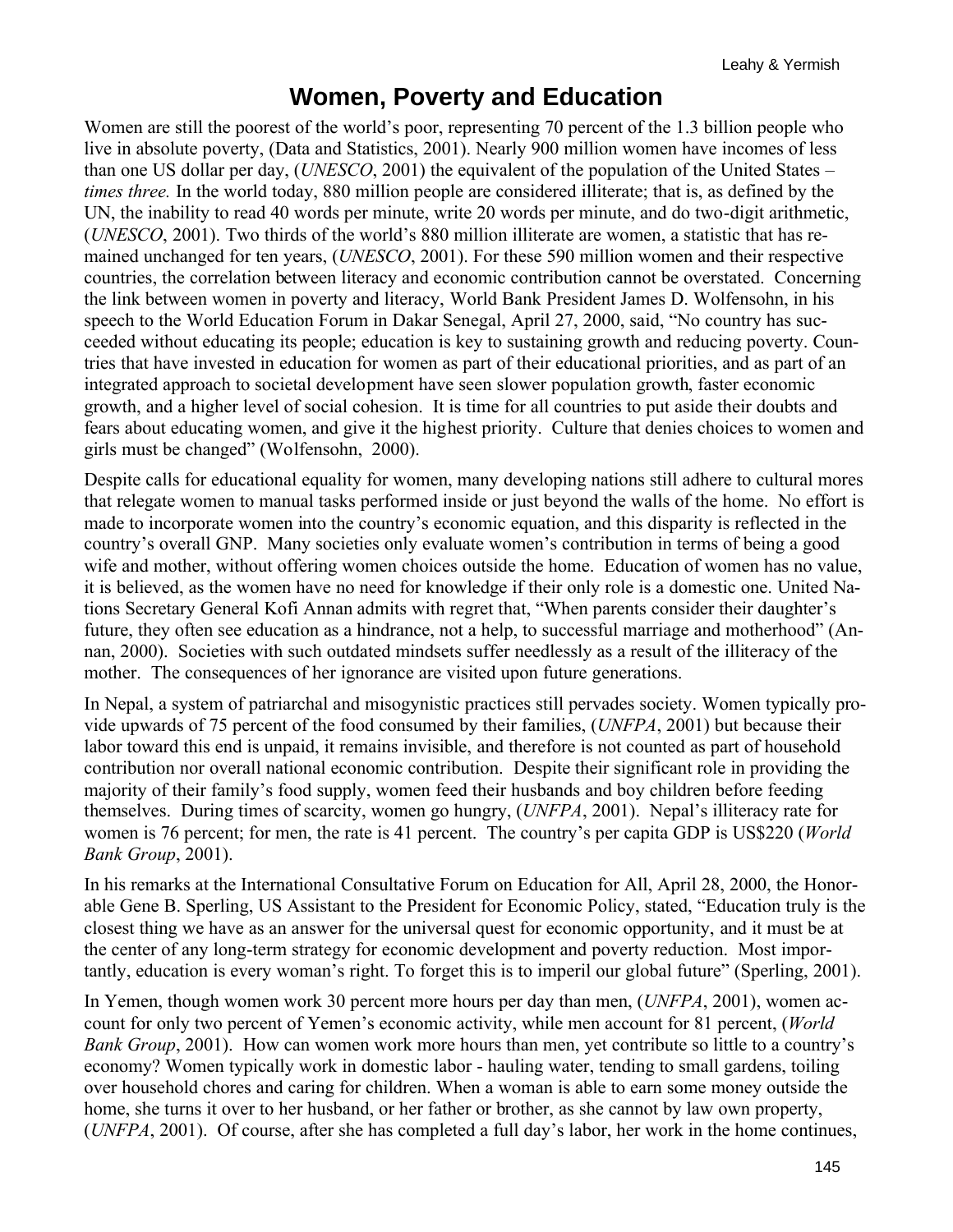without the help of the men, (*UNFPA*, 2001). In Yemen, the illiteracy rate for women is 74 percent – two and a half times that of men. The corresponding per capita GDP is US\$326, (*World Bank Group*, 2001). By comparison, Mauritius, a country that introduced free education for all in 1977 has a GDP of US\$ 3638, and an illiteracy rate of only 19 and 12 percent for women and men, respectively, (*World Bank Group*, 2001).

The Honorable Maria Minna, Canada's Minister for International Cooperation, in her speech on April 28, 2000, in Dakar, Senegal, asserted that, "Never before in human history have we been so well equipped to achieve our goal of educating girls as well as boys. It's now our responsibility to do everything in our power to make universal education a reality. Educating women will change the world as we know it" (Minna, 2000). Strong evidence exists to support this idea. In his book **Wealth of Nations**, Adam Smith outlined how greater efficiency produces greater wealth. Education contributes to process efficiencies, which in turn lead to sustainable development. Even at the most fundamental level this principle applies.

A woman who can write need not waste time traveling from location to location, gathering the materials she needs to weave the clothes she sells at the bazaar. She can send for the materials, and instead spend her time weaving, not traveling and hauling or waiting for the itinerant peddler to come to her village with supplies. She can advertise her wares and draw customers from previously untapped markets. The woman who can read can learn new ways of generating additional sources of income. If she possesses basic math skills, she can trade in currency, not in kind, giving her liquid assets with which to conduct future business. As such, an educated female can contribute to a country's economy. She can provide for her family without requiring charitable assistance, and her country realizes a net gain from her economic contribution. It no longer must factor the care of that women and her family into the national budget.

When a country no longer must allocate funds toward the Sisyphean task of fighting poverty's legacy, it can proactively manage its resources, redirecting funds toward revenue producing enterprise. Mahathir Mohamed, former Prime Minister of Malaysia, a formerly underdeveloped nation which since 1996 has attracted technological investment from over 350 Multinational Corporations, aptly stated that, "It can be no accident that there is today no wealthy developed country that is information poor and no information rich country that is poor and under-developed." (Mahathir, 2000).

If developing nations wish to be ranked among the world's independently successful, they must initiate change that will open opportunity for the women of society, with the understanding that non-oppressive traditions can co-exist alongside contemporary norms. The Retired Honorable Clare Short, Secretary of State for International Development, in her speech to the World Education Forum, in Dakar, Senegal, April 28, 2000 showed the way to making these universally recognized, necessary changes happen. "The world is entering a new phase in its economic history. The new technologies are creating a new knowledge-based economy. If we do not make very rapid progress in education for those who are excluded, the poor of the world will be even more marginalized in the world economy. Capital is now plentiful. The new technologies can be made available to any country that organizes itself in a way that attracts inward investment. And that investment will create the possibility of the rapid economic growth essential to the reduction of poverty. But these benefits will only flow to the countries that educate all their people." (Short, 2000).

## **Technology and Education**

Numerous methods for information delivery exist to bring communication technology to communities where, less than five years ago, no method beyond face-to face- discourse existed to convey information. The information and communication technology advances of recent years have given us unprecedented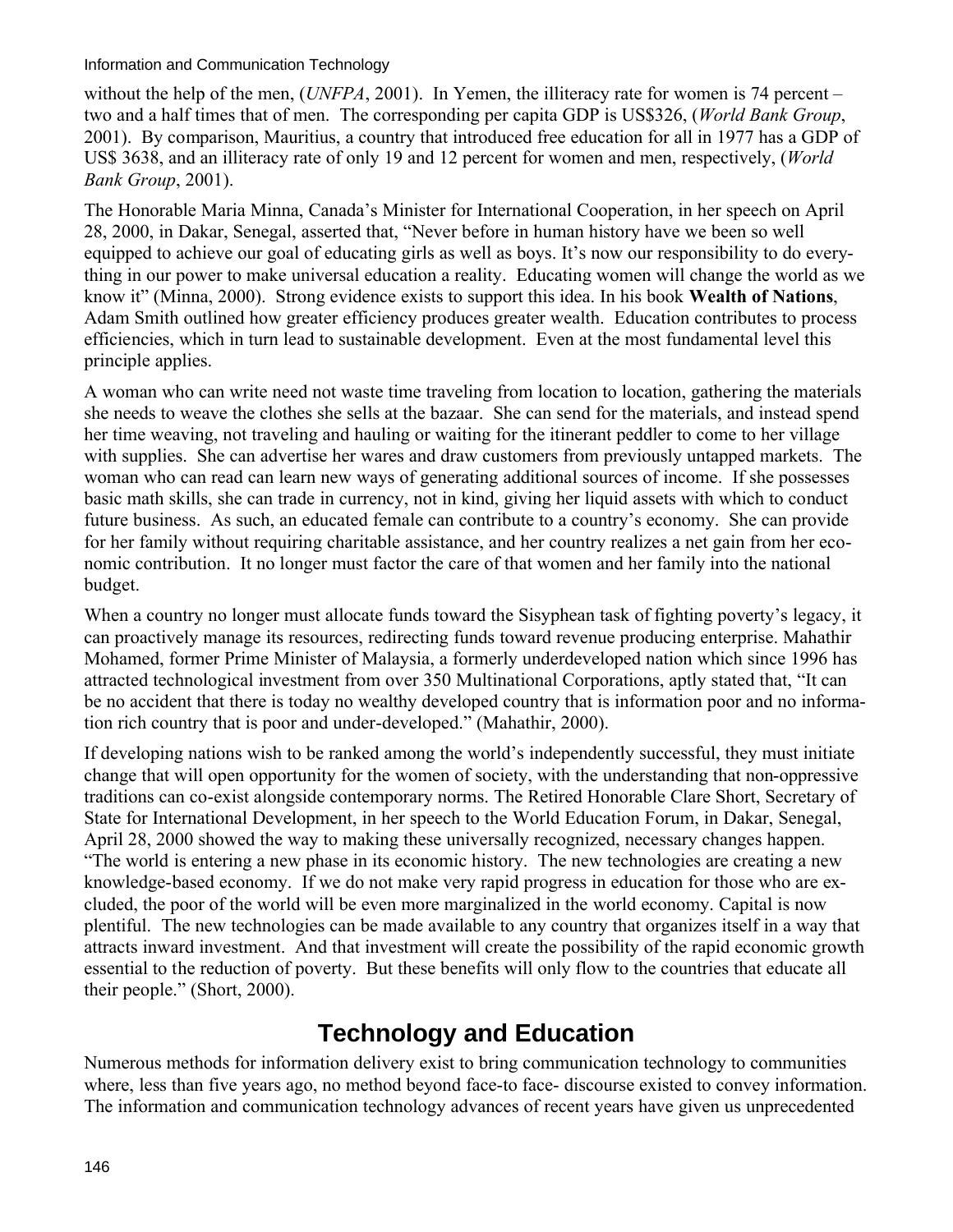connectivity to some of the most remote locations in the world, places that do not even have a written language.

When working in societies such as these, an educator naturally must learn to communicate with a woman in her native language before any knowledge transfer can occur, a very difficult task when there are no written materials to study. ICT helps bridge the language barrier and facilitate learning. A service organization called SIL International has carried out linguistic work in 1,320 languages spoken by 350 million people in more than 50 countries, including developing writing systems for more than 800 languages. Educational materials in both print and electronic format have been written, published, and distributed in more than 1,200 languages. SIL International can generate computer based translation materials to train the educators who work in the field with the women from these remote locations. The educator's goal is to enable the women in these villages to use the training programs themselves to continue to bring literacy to other women in their own language. SIL's belief is that, "The ability to read is not an isolated intellectual skill, but the key to development at the personal, local and national levels" (SIL, 2001).

Having the ability to read and write is still not sufficient to be able to enjoy the full benefit of literacy. Mathematics and the ability to reason round out the literacy equation, but many women in developing nations have had no exposure to even remedial mathematical concepts. In some cases, an idea as simple as counting may have to be taught before any math can be demonstrated. Numerous programs exist to bring mathematical concepts to students everywhere. One example is the Eisenhower National Clearinghouse (ENC), which has compiled on-line mathematics coursework to address math skill levels from pre-remedial through applied mathematical concepts (*Eisenhower National Clearinghouse*, 2001). To bring these concepts to women and men from developing nations, ENC partners with the Education Development Center (EDC), a nonprofit company that designs educational systems and sponsors more than 325 educational projects around the globe. EDC can address educational needs from the most remedial, through professional development and job training (*Education Development Center*, 2001). Not all ICT comes only in the high-end, application oriented training modules with which most professionals from developed nations have become familiar. These two organizations and others like them can impart knowledge even to adults whose educational needs have been neglected all their lives.

Further inroads have been made to bring educational resources to areas where prior to the Internet, no cross-cultural knowledge transfer had ever occurred. Universities are partnering with non-government organizations to offer Internet- based coursework to developing nations. In Senegal, for example, two secondary schools received training in computer use and Internet applications, and then were connected via the Internet to corresponding schools in Quebec, Canada. For the first time in the history of Sub-Saharan Africa, students could engage in real-time communication using the Internet. The Senegalese students and their Canadian counterparts even participated in the Global Knowledge Conference in Toronto with World Bank President James D. Wolfensohn (Senegal, 2001). For countries in every stage of development, today's ICT's create avenues for cost effective, sustainable change.

As knowledge transfer agents, the Internet and distance learning tools are routinely combined to bring information to developing nations. Local and Wide Area Networks, internets, intranets, and extranets, wired and wireless connectivity for telecommunications, and educational data applications have given millions of people around the world access to multimedia distance learning. Electronic mail, topicspecific chat rooms, and on-line virtual communities support the entrepreneurial efforts of men and women in nations around the globe. With the proliferation of ICT's, there are as many levels of sophistication for the delivery of information as there are levels of experience in end users.

The following is an excerpt from an article by Larry Moulds (Moulds, 1996).

"From the standpoint of the end user, ICT's and distance learning models offer the following potential advantages: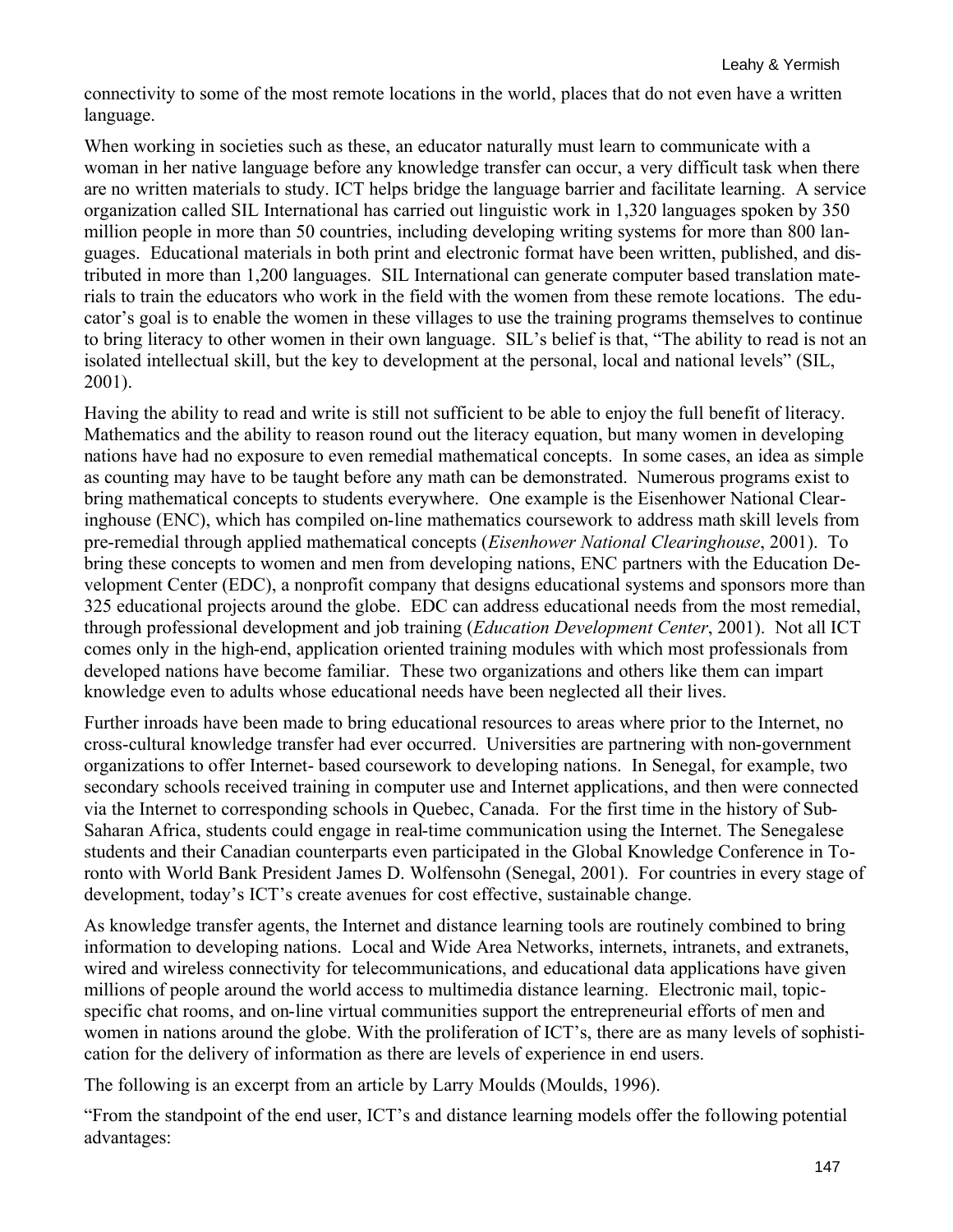- 1. Reduced learning time typically 30-40% less time is required compared to classroom instruction.
- 2. On-demand learning instruction is available when and where the learner needs it. No need to wait for or travel to a scheduled class.
- 3. Increased achievement when corrective feedback or a mastery learning strategy is provided, students often show better test results, retention, or job performance from technology-based interactive learning.
- 4. Better quality control since learning experiences are delivered in the same way each time, [they] are much more consistent and reliable than classroom instruction.
- 5. Increased safety learners can learn about and practice dangerous procedures without a safety concern.
- 6. Greater flexibility fluctuations in the number of learners or their backgrounds can be accommodated more easily than with classroom instruction.
- 7. Improved accountability automatic collection of data on learner performance can verify learning accomplished and identify learning problems.
- 8. Faster revision to the extent that the learning experiences are delivered via a networked system, changes and updates to information can be made immediately.
- 9. Reduced delivery costs once developed, technology-based interactive learning is likely to cost less relative to labor- intensive classroom instruction. It can also be used instead of expensive equipment.
- 10. Learner controlled each learner is able to review topics or to skip beyond the information they already know.
- 11. Increased motivation students usually report that they find technology-based interactive learning more enjoyable"

With these advantages in mind, it is easy to see how developing nations can leverage ICT, assisting not only women but all people in breaking through the digital divide toward greater productivity and overall well-being. Among the technology enabled instructional media used in developing nations, the following stand out as the most flexible and readily deployed (*Chief of Naval Operations*, 2001):

| Slide Shows and Linear Computer-Based | <b>Fully Interactive Simulations</b>                 |
|---------------------------------------|------------------------------------------------------|
| Training                              | ITS and Artificial Intelligence                      |
| Interactive Radio                     | <b>Adaptive Learning Systems</b>                     |
| Interactive Television                | <b>Automated Electronic Classrooms</b>               |
| Multimedia-Based Training             | <b>Instructor Controlled Electronic Presentation</b> |
| Drill and Practice                    | <b>Systems</b>                                       |
| Learner-Selected Branching            | Interactive Electronic Technical Manuals             |
| <b>Canned Simulations</b>             | Electronic Workforce Training Portfolios             |

### **Organizations**

Most programs designed to meet the needs of women in developing nations can be implemented by nongovernment organizations (NGO), allowing developing nations to direct their scarce budgetary funds toward revenue producing endeavors. The World Bank defines NGO's as "private organizations that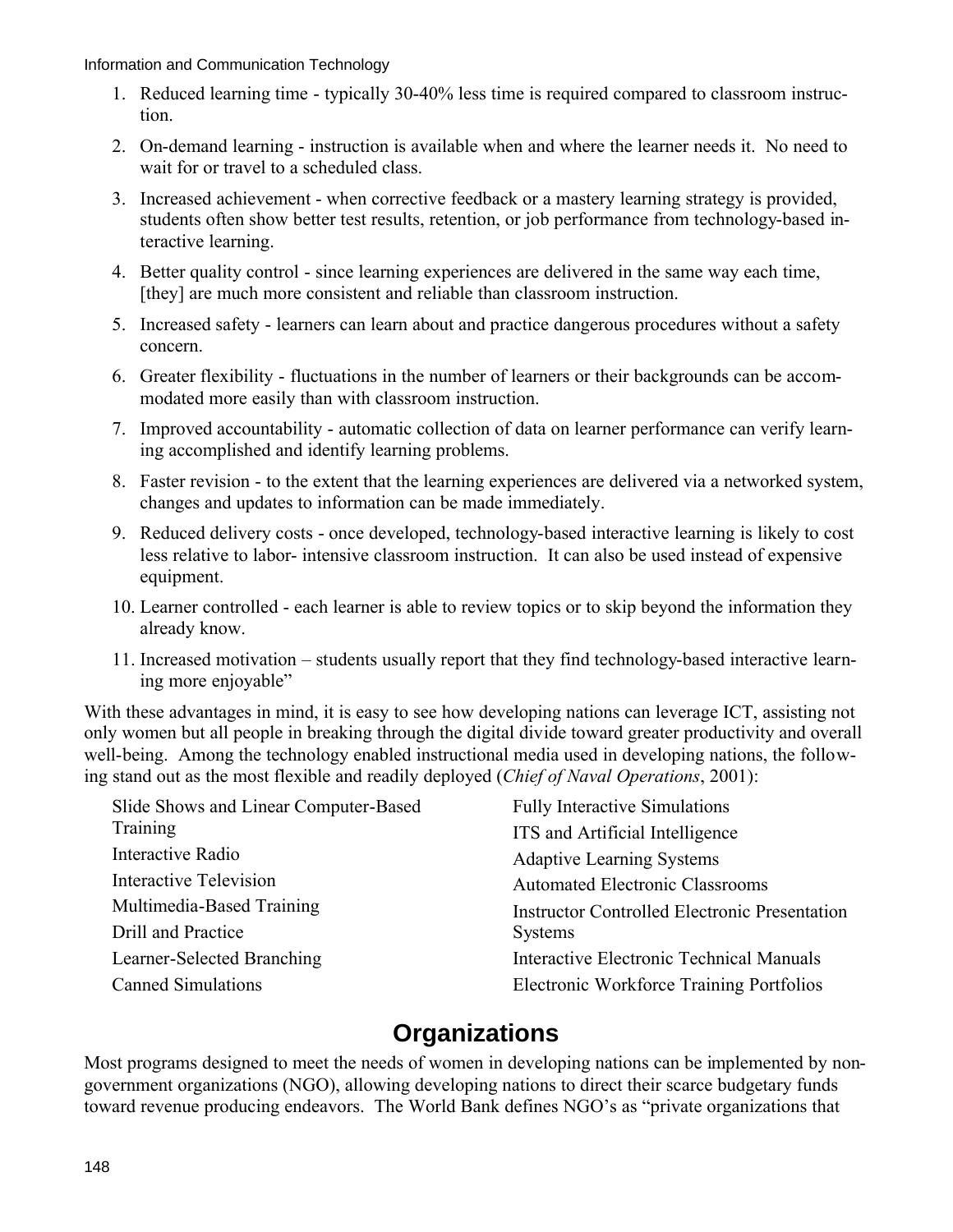pursue activities to relieve suffering, promote the interests of the poor, protect the environment, provide basic social services, or undertake community development" (*World Bank Group*, 2001).

The definition goes on to say, "In wider usage, the term NGO can be applied to any non-profit organization which is independent from government. NGOs are typically value-based organizations that depend, in whole or in part, on charitable donations and voluntary service. Although the NGO sector has become increasingly professionalized over the last two decades, principles of altruism and voluntarism remain key defining characteristics" (*World Bank Group*, 2001).

The significance of the involvement of NGO's in developing countries is that aid to the needy of society does not depend at all on government funds. Non-profit NGO's obtain their contributions through private sources, usually from individuals and institutions that have interests and areas of focus similar to the NGO's. A recent statistic puts contributions to NGO's at nearly US\$10 billion per year (*World Bank Group*, 2001). This not an insignificant sum, and in cases of developing nations, NGO's have done much to improve to lot of women in society. Though certainly not exhaustive, below is a list of some NGO's that have seen success in helping women of developing nations leverage ICT in pursuit of economic independence:

**Acacia** - "Aims to demonstrate, test and promote community-based ICT applications for rural community development and empowerment, in ways that build upon local goals, cultures strengths and process."

**APGEN – "**To promote gender equality by developing policies and programs that ensure equal opportunities and access to resources for women and men, and their equal participation in economic and political decision-making. Demonstration of new technologies through piloting, collecting, analyzing, documenting and disseminating innovative approaches."

**Women's Net** - "A vibrant and innovative networking support program designed to enable South African women to use the Internet to find the people, issues, resources and tools needed for women's social activism."

In addition to NGO's, the United Nations sponsors international organizations committed to, among other topics of critical concern to the world community, advancing the betterment of women on the global front. Both sets of organizations work with women in developing nations to set up classrooms, supply computers, materials and instructors, pay for Internet connectivity, formulate job training programs, and manage support programs for ongoing knowledge retention and job skill application. Below is a brief list of some of those UN organizations and their visions.

**ITU** – International Telecommunication Union: "Headquartered in Geneva, Switzerland, ITU is an international organization within which governments and the private sector coordinate global telecom networks and services"

**UNICEF** - United Nations Children's Fund: "Aims, through its country programs, to promote the equal rights of women and girls and to support their full participation in the political, social, and economic development of their communities."

**UNESCO** - United Nations Educational, Scientific, and Cultural Organization: "To contribute to peace and security in the world by promoting collaboration among nations through education, science, culture and communication in order to further universal respect for justice, for the rule of law and for the human rights and fundamental freedoms which are affirmed for the peoples of the world, without distinction of race, sex, language or religion."

**UNFPA –** United Nations Population Fund "Recognizes that all human rights, including the right to development, are universal, indivisible, interdependent and interrelated"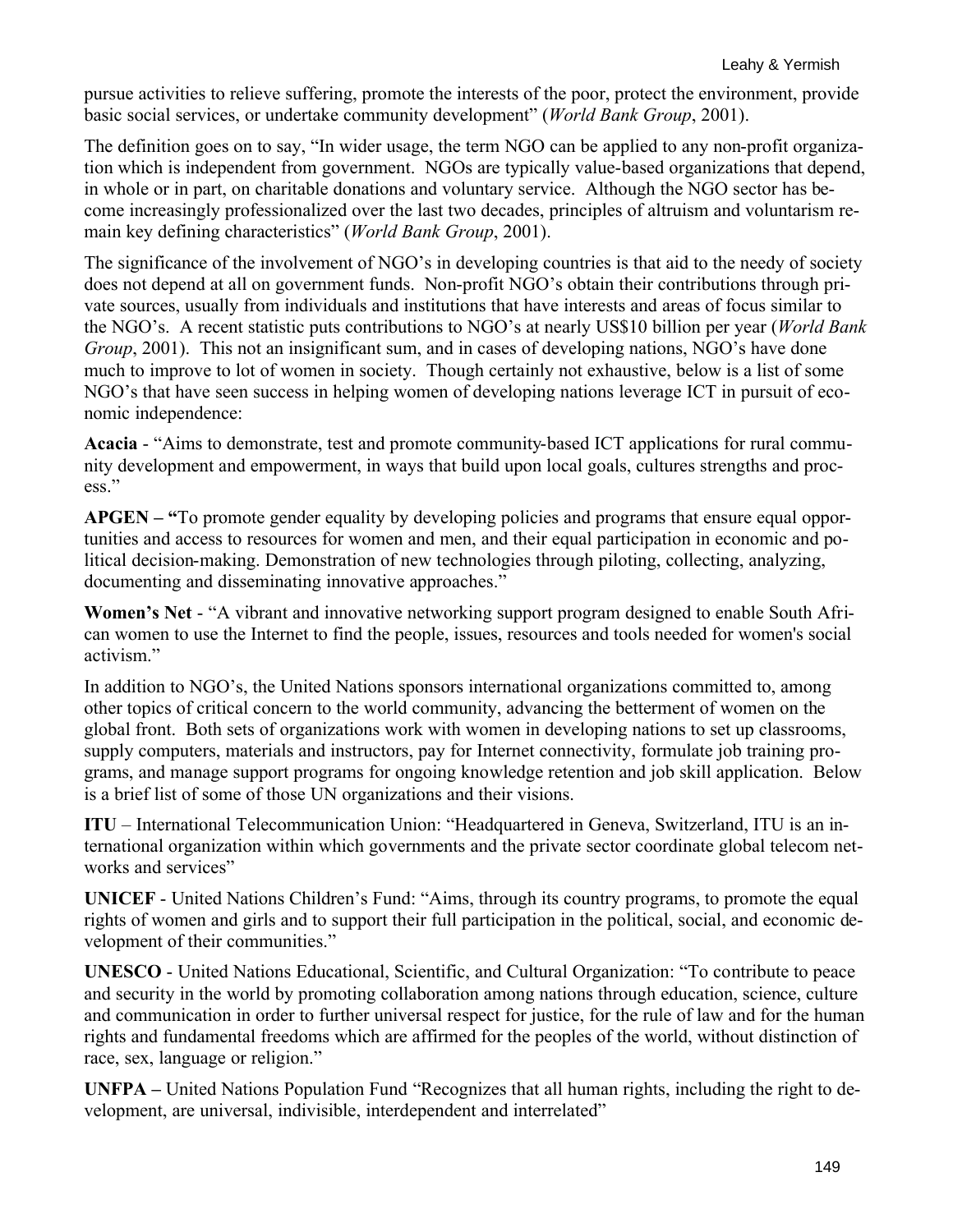**World Bank Group:** "One of the world's largest sources of development assistance. In fiscal year 2001, the institution provided more than US\$17 billion in loans to its client countries. It works in more than 100 developing economies with the primary focus of helping the poorest people and the poorest countries."

# **Technology's Success Stories**

We need Organizations such as these to help affect positive change for women in developing nations. Teaching women in developing nations the ways of leveraging technology for economic gain has had profound and diverse impact. One example is a story from Guyana, where information technology changed the business landscape of a remote rural community of about 2,000 inhabitants who did not have telephones until 1999.

The women of a village in Guyana had just revived the ancient art of hand- weaving large hammocks when Guyana Telephone and Telegraph installed an innovative satellite system. The company gave the women of the Weavers Society \$12,000 dollars worth of computer equipment, free access to the information superhighway, and also paid to have one of the weavers trained in Internet applications.

With the creation of a website, in 1999 the Guyana weavers year sold 17 hammocks worldwide for about US\$1,000 each (Heyzer, 2000). In 1999, the country as a whole only had a per capita GDP of \$854 (*World Bank Group*, 2001).

Another example is of Dorcas Kabusomba, a small-scale farmer in Uganda and 46- year old mother of nine. In 1998 by the Uganda National Council of Science and Technology (UNCST) introduced the Nabweru Community Telecentre (NCT), a pilot ICT project, and one of the many ICT projects funded by the International Development Research Centre (IDRC) under the Acacia initiative. The telecentre has established relationships with agricultural research centers in Uganda, going to the communities and collecting information from farmers on what they need to improve their processes. In most cases the information required is about a particular livestock disease, or how the farmers could increase their production. The questions are then e-mailed to research the centers, and when the responses come back with the advice on how to solve the problem, the information is shared with the farmers.

According to Ms. Kabusomba, using the information she has been able to obtain through the telecenter, she has been able to learn new methods of producing maize, fodder and sweet potatoes, as well as how to carry out effective zero grazing and poultry keeping. Ms. Kabusomba says, "At the moment I have 200 broilers which sell at Ush 3500 (US\$ 2.36) each and one Friesian dairy cow that gives me twenty litres of milk per day, which I sell for Ush 600 (US\$ 0.4) per litre. Before I started getting the information from the Web at the telecenter, I was not able even to feed my children" (Okwembah, 2000).

Ms. Kambusomba's annualized income is now upwards of US \$3000, in a country whose per capita GDP is only US\$310 (*World Bank Group*, 2001). To continue success such as Kabusomba's, Acacia plans to identify women entrepreneurs around Nabweru, determine their training and information needs, and then train them in the use of ICTs. Acacia will work hand in hand with the Council for Economic Empowerment of Women in Uganda on business training for the women.

Not just Internet technology has positively impacted developing nations. In Bangladesh, the Grameen Bank is sponsoring the proliferation of cell phones, and plans to wirelessly enable 40,000 of the country's 68,000 villages by 2004. A pilot program involving 150 villages has confirmed that the village phone concept is economically viable. Grameen Bank had already had success with their micro-loans program involving women in Bangladesh who needed the bank's help in starting small businesses.

Grameen Telecom, the telecommunications arm of Grameen Bank, selects women for the village cell phone operator projects based upon the women's past borrowing records with the Bank. 94 percent of all of Grameen Bank's borrowers are women, so as a result, women almost exclusively operate the phone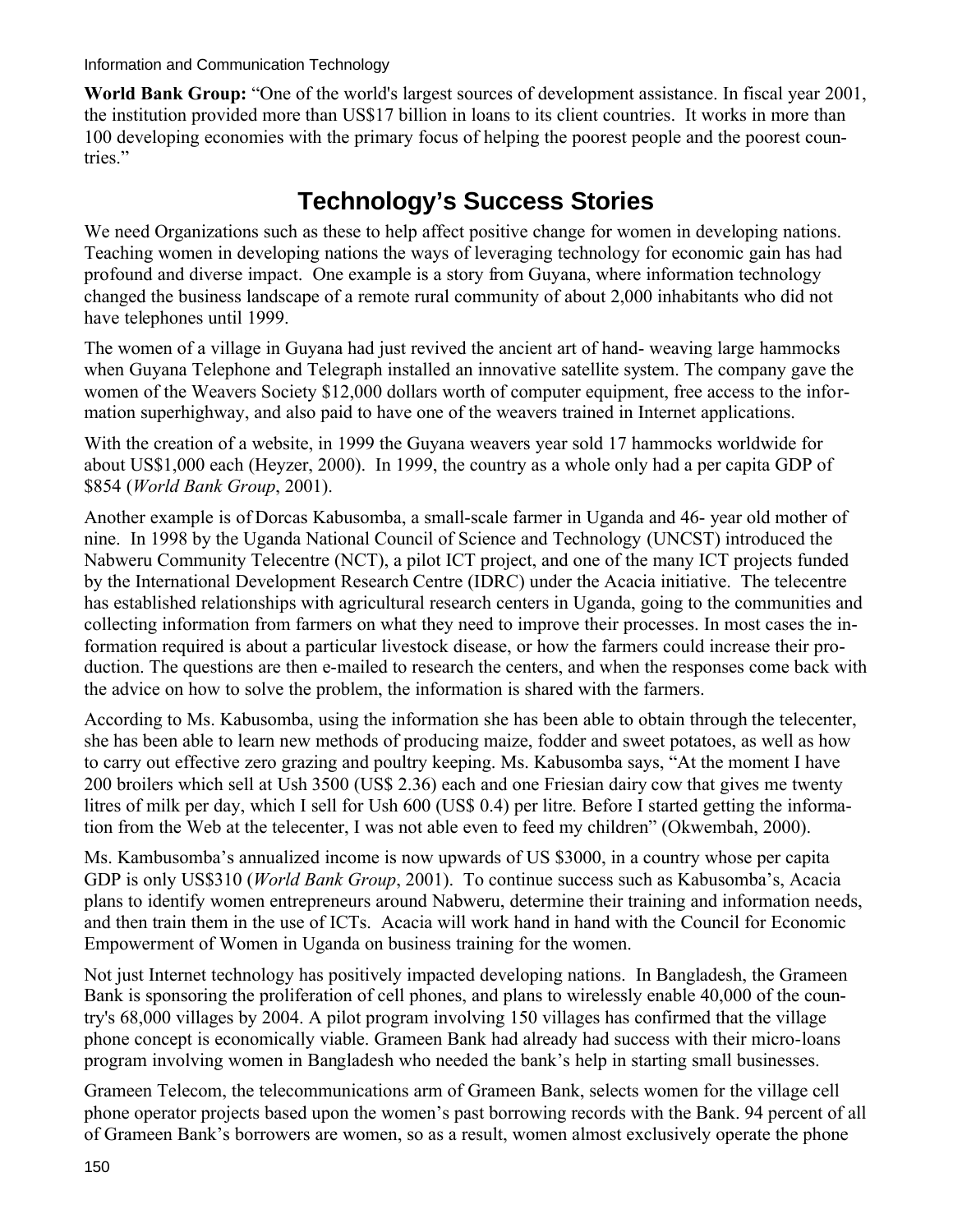service in these villages. The women, it turns out, need only one day of training from Grameen Telecom. Their success in rapid training and in their business has to be at least partly attributed to their general entrepreneurial skills and the confidence they have built through their past income generating businesses with the help of the Grameen Bank.

Some of these women have set themselves up as their village's communication link. For a small fee, villagers may use the cell phone, located perhaps at a market food stall. For slightly more, the woman operator will bring the phone to the villagers and let them use it in their homes. Each of the village operators is making \$2 per day on average, or \$700 per year, after covering all her costs. This earning of more than twice the country's annual per-capita income is a proof that phones are being put to good use in these villages. There is also a great deal of social impact due to this new service. Some of the poorest women in the villages hold in their hand instruments of global communication, the great equalizer. Even a relatively rich person in the highly socially stratified village is walking up to a poor woman's home for a communication service he needs (Carbonara, 1997).

According to World Bank data, including those by International Telecommunication Union, a poor economy like Bangladesh would grow by \$4,000 annually in GNP with the introduction of each additional phone (*World Bank Group*, 2001). The phone itself would cost only a \$1,000 to install, with the price, like other microchip based technology, declining every year (*International Telecommunications Union*, 2001).

Success stories like these of implementing communication technologies are not isolated cases. In Ghana, where the per capita GDP is US\$350, (*World Bank Group*, 2001) market women in the north can save a four- day round trip and gain valuable productivity time by making one phone call to place an order for market delivery (*Women's Net*, 2001). If, conservatively, she typically makes her market trip just once a month to buy goods to sell or for the materials to create the goods she sells, she has gained an additional 13 percent productivity with one phone call. This assumes that the trips themselves are all productive and that what the woman traveled to find is even available. Farmers in India who must travel to fertilizer distribution centers return home empty-handed 31% of the time because supplies are not available (*Women's Net*, 2001). In Peru, telephone subscribers in peripheral areas to Lima save ten times their yearly subscription in transportation savings (*Women's Net*, 2001).

An Asian Development Bank study in Thailand identified an economic valuation factor for this communication technology of 2.58, meaning that the benefits of one telephone call was worth more than twice the amount paid for the call (*APGEN*, 2001).

## **Large Scale Applications**

To this point, examples of communication technology inputs and their economic impact on developing nations have addressed only local, small-scale technological deployments. Large-scale applications have an even greater and more far reaching impact. Egypt is one prime example.

Egypt, the most populous Arab nation (*International Telecommunications Union*, 2001), plans to become a leading software exporter. A recent survey by the Research Unit of *Internet Arab World* magazine estimated that at the close of the millennium, the number of Internet subscribers in the Arab world exceeded half a million, and Internet users numbered two million, including 400,000 users in Egypt (Jarrah, 2000). Abdul Kadir Kamli, editor- in- chief Internet Arab World (IAW) and the Arabic edition of PC Magazine, Middle and Near East, estimates that the Middle East region will have upwards of 12,000,000 Internet users by 2002 (Jarrah, 2000). One area where Egypt feels it could have a measurable impact in ICT is in translating software from English to Arabic for users in the Middle East region ("Work like," 2000), a potentially vast market with some 175 million speakers of Arabic, the sixth most spoken language in the world.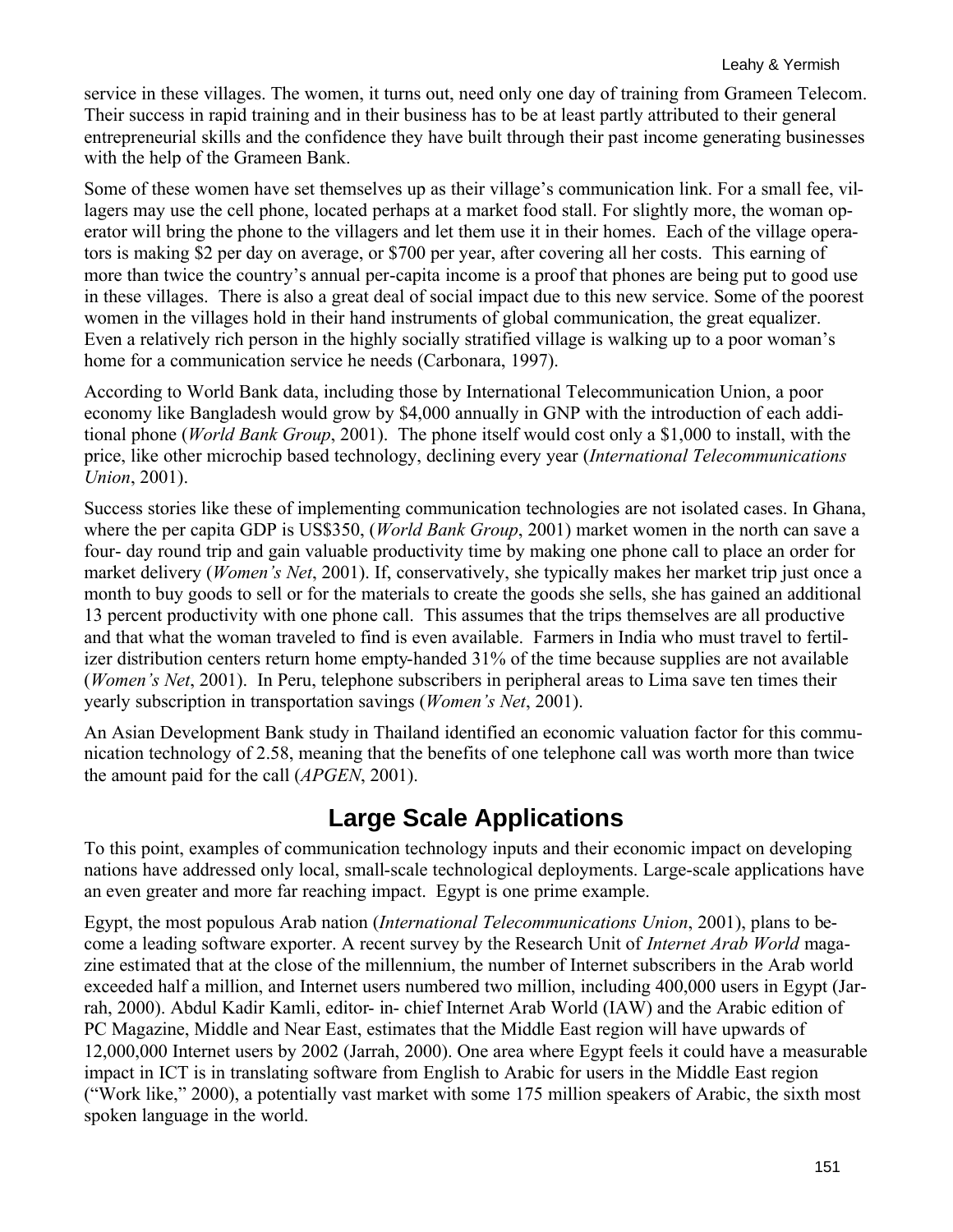"Egypt is traditionally the intellectual capital of the Middle East and Arab-speaking countries, and is where a lot of the content in media is produced." Communications Minister Ahmed Nazif told Reuters ("Work like," 2000). "The same way that it leads the Arab world in producing media content - books, films and broadcasting - Egypt feels it can lead in electronic content development."

One problem, however, is that English is rarely understood outside of Egypt's elite, and the country has an overall illiteracy rate of 45 percent (*World Bank Group*, 2001). The government very recently made English language courses a mandatory part of university curriculum, but it still has not addressed English proficiency at the grade school level, where language skills are traditionally best formed.

Beyond just translating English programs into Arabic, Egypt hopes to become the Silicon Valley of the Middle East. In early 2001, Minister Nazif announced the creation of Egypt's first information technology Business Park, or "smart village", planned for construction in Giza, in the outskirts of the capital Cairo. The government has four others in the planning stages, with the intention of repeating the model across the country. Smart villages will mimic the United States' Silicon Valley in that they will be industrial centers devoted to the development of software and related technologies. The plan is for smart villages to be self-supporting communities, complete with businesses, shopping, restaurants and cultural attractions ("Work like," 2000).

Egypt's government has poured considerable resources into making this plan a reality. President Hosni Mubarak has allocated substantial amounts of government land for the Giza project and given Giza and all subsequent smart villages a 10-year tax break. On October 1, 2001, the government reduced the cost of local leased lines for Internet service providers by upwards of 60 percent ("Work like," 2000). Egypt's official National Plan for Telecommunication and Information calls for the creation of an Egyptian Software Export Development Organization to help increase software exports to US\$ 500 million by 2005. A lofty goal, since, in 2000, the value of the Egyptian computer software market was estimated only at around US\$ 50 million (*International Telecommunications Union*, 2001). Still, Egypt is taking the idea of becoming a global ICT powerhouse very seriously.

In order to achieve a ten fold increase in software exports in only five years, Egypt will need 30,000 IT specialists. The National Plan proposes the establishment of a National Institute of Information Technology capable of graduating 5,000 students a year, a five-fold increase over Egypt's current IT training capacity of only 1,000 students a year. Alliances with ICT firms such as IBM, Intel and Cisco will aid in upgrading Egypt's ICT education program. Agreements with these companies aim to train 5,000 professionals a year to develop ICT and allow Egypt to compete in international markets. Whether this effort will be significant enough soon enough remains to be seen. Although the country has over a dozen universities, most Egyptian college graduates do not have specialized computer skills. The country's 200,000 computer trainees learn only basic application packages or simple skills such as data entry. Egypt has just 10,000 skilled computer workers who qualify as programmers and system engineers, and, according to Dr. Abdel Hamid Abed, Chairman of the Egyptian Software Consortium, this number needs to be tripled (Howeidy, 2000).

According to Minister Nafiz, Egypt had seen heavy investments in ICT over the first twelve months of the new millennium, attracted partly by a big local market in a population of 65 million. For instance, the Ministry of Communications and Information Technology signed an agreement whereby Cisco would train 1,000 Egyptian ICT students a year, with two training academies being established in Egypt that could later become a hub for Cisco training in the Arab and Africa regions ("Egypt's Ministry," 2000). The first stage of this program began in May 2001 beginning with Egyptian instructors being trained in Cisco locations in the US and Europe.

Not only Cisco is involved in Egypt's plan for ICT dominance. In 2001 a second deal was forged with IBM. IBM will contribute over US\$44 million and train 3,000 Egyptian students a year in six-month courses at IBM training centers located in Egypt. Students in the top ten percent of each class will be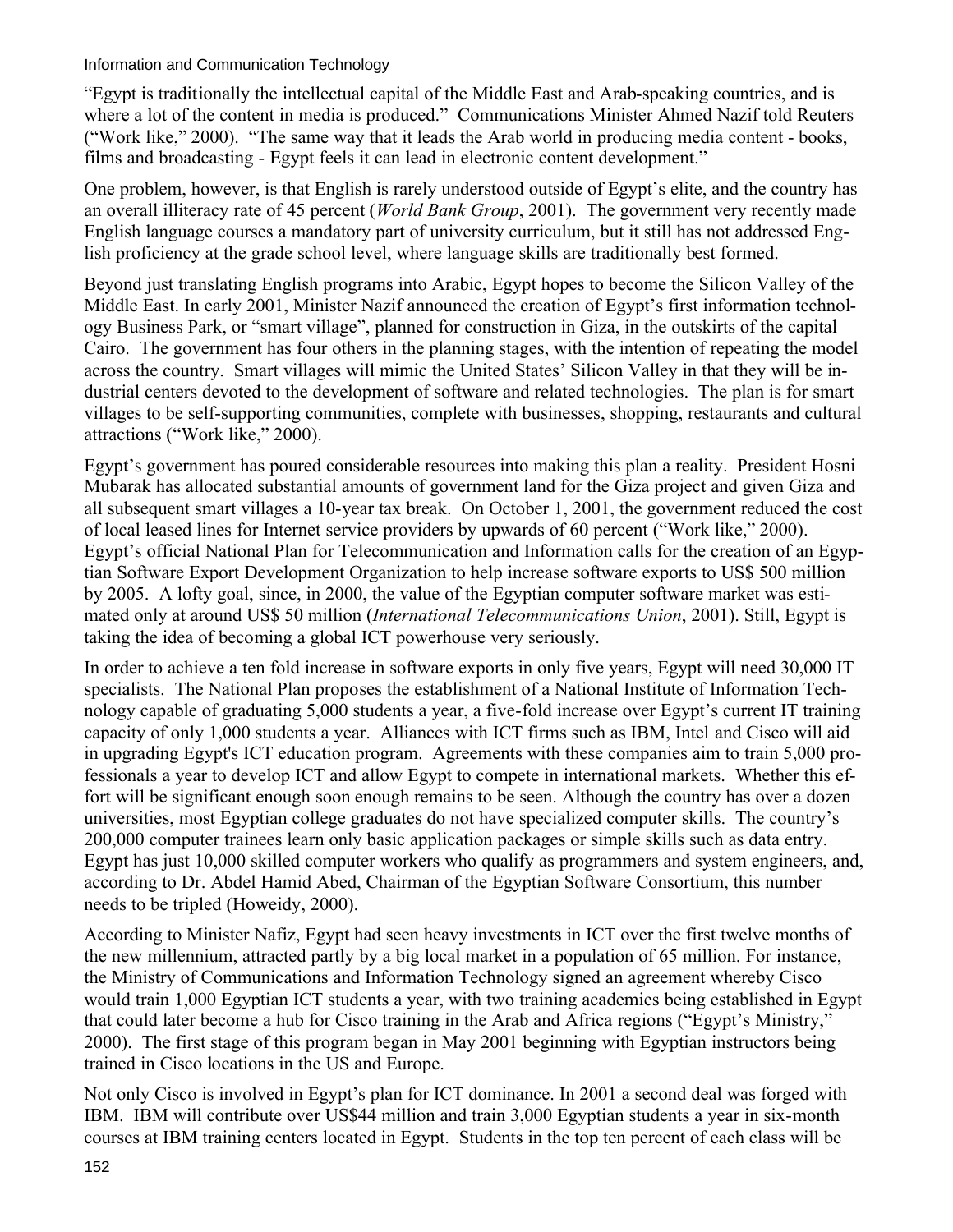trained a further six months at IBM computer labs around the world (*IBM Learning Services*, 2001). Intel, too, has a stake in Egypt. In 2001 it won government approval for a \$500 million project to build a microchip plant that will result in the creation of 3,000 new jobs, primarily in technology ("Intel eyes," 2000). To buttress the inflow of foreign direct investment, Egypt's private sector has pledged \$26 million for the Giza development, which it will run ("Egypt plans," 2001).

It would seem with such heavy investing in Egypt's information and communication technology that the country has a bright future. But Egypt has one big problem: its educational system. The country's National Plan for Telecommunication and Information states: "Human resources are considered the most important component in the communication and information industry." The government plans to spend over US\$ 100 million through June 2002 on human resource development projects in the high tech sector ("Egypt plans," 2001). This investment is not misplaced. Taher Gargour, an equity analyst at HSBC, said "What Egypt critically needs is a real improvement in its education system" ("Work like," 2000). Thirty-three percent of men and fifty-six percent of women in Egypt are illiterate (*World Bank Group*, 2001).

It should be fairly stated that Egypt is one of the most progressive Arab countries when it comes to women's rights, and it certainly is one of the most modern countries in the Middle East. The following commentary is in no way meant to castigate the Egyptian government or culture, but only to point out that female inclusion in the economy and workforce could help quickly further the country's aim of becoming an ICT global powerhouse.

Independent consultants and Government Ministers have agreed that the success of Egypt's plan for the country's economic future depends on skilled workers. Hindering forward movement toward Egypt's goals is the nation-wide shortage of tens of thousands of skilled ICT workers. As a demographic that constitutes only ten percent of the workforce (*World Bank Group*, 2001), women represent one obvious solution for the labor shortfall. Still, in Egypt women's work is a controversial issue. Most women's work such as domestic work, farm work and work in family enterprises is not included in the definition of economic activity. Women's economic opportunities are fewer than men's and social pressure against women pursuing a career is heavy (*Acacia*, 2001). Yet at a critical time in Egypt's technological and economic development, the undeniable need for skilled ICT workers makes a compelling case for inviting women to join ICT educational and employment.

As an untapped market, Egypt could select the best and the brightest of its women to participate in the training programs offered by the multinational corporations investing in the country's ICT ventures. With the labor shortage having reached critical proportions, Egypt need not worry that preparing a woman for a position in ICT would result in a man sitting on the sidelines.

The ICT industry in Egypt is not a zero-sum game. Egypt currently has so much pent up demand for skilled ICT labor that no concern exists for gender-based job rivalry. Scarcity overrides competition. Women bringing their intelligence and enthusiasm for working to the ICT field could only improve Egypt's chances for international ICT success.

## **Conclusion and Future Research**

The Economist notes that, "Educating more women in developing countries is likely to raise the productive potential of an economy significantly." Egypt's per capita GDP is US \$1490, and one fifth of the population lives below the poverty line (*World Bank Group*, 2001). Minister Nazif has estimated that "The value added by each professional is about \$100,000, which means half a billion dollars added to GDP every year" ("Work like," 2000). With today's count of over 30,000 vacant ICT jobs, the opportunity cost of Egypt not including women in their economic equation is high.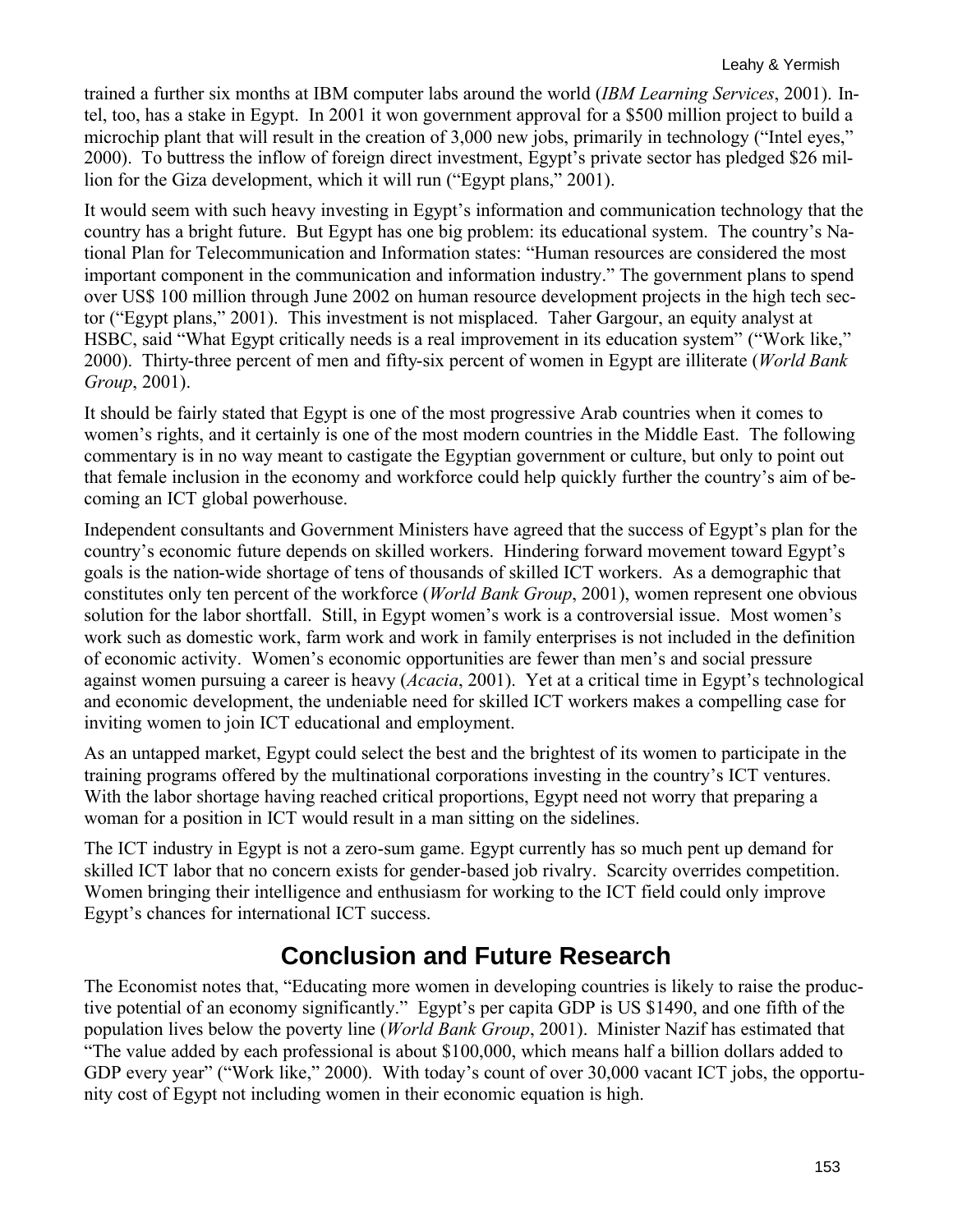This paper has just begun the process of addressing these issues. Future research will develop detailed longitudinal studies of nations as they move forward and compile more extensive statistics demonstrating the validity and efficiencies of a number of information and communications technologies and the role of women in their effective use.

#### **References**

- *Acacia* [Organizational website] www.acacia.org accessed October 30, 2001.
- Annan, K. (April 26, 2000). Building a partnership for girl's education. Keynote address to the *World Education Forum*, Dakar, Senegal www.unesco.org/education/efa/wef\_2000/speeches/secretary\_general.shtml, accessed October 13, 2001.
- *Apgen* [Organizational website] www.apgen.apdip.net accessed October 2, 2001.
- Carbonara, P. (December, 1997). Here's a business plan to fight poverty" *Fast Company* www.fastcompany.com/online/12/fightpoverty.html accessed October 22, 2001.
- *Chief of Naval Operations*, (CNO*) Office of training technology; seamless product information, data exchange, and repository* (OTT SPIDER) [Agency website] www.ott.navy.mil accessed October 6, 2001.
- *Data and Statistics. (2001). World Bank Group.* http://www.worldbank.org/data accessed on October 12, 2001.
- *Educational Development Center* [Agency website] www.edc.org accessed November 9, 2001.
- Egypt plans smart villages in drive to become regional technology hub. (January 31, 2001). *Edinvest.* http://www1.worldbank.org/edinvest/docdetails.asp?doc\_id=23&searchonly=1 accessed November 9, 2001.
- Egypt's ministry of communication and it signs agreement with Cisco Systems. (April 26, 2000). *Gitex Cairo Online* www.gitexcairo.com/2000/press/apr2600.html accessed November 10, 2001.
- *Eisenhower National Clearinghouse* [Agency website] www.enc.org accessed November 9, 2001.
- Heyzer, N. (July 11, 2000). Unifem and information technology. *Earth Times News Service* www.earthtimes.org:80/jul/technologyunifemandinformationjul11\_00.htm accessed October 7, 2001.
- Howeidy, A. (March 30 April 5, 2000). On the wings of IT. *Al-Ahram Weekly* www.ahram.org.eg/weekly/2000/475/ec3.htm accessed November 10, 2001.
- *IBM Learning Services, Egypt* [Corporate Web Site] http://www-5.ibm.com/services/learning/eg/tairis.nsf/(ExtFileName)/extgrad accessed November 10, 2001.
- Intel eyes Middle East for growth. (June 8, 2000). *Arab- American Business* http://www.arabamericanbusiness.com/issue8\_june/mw\_intel.htm accessed November 8, 2001.
- *International Telecommunications Union* [Agency website]www.itu.int accessed October 22, 2001.
- Jarrah, F. (March 7, 2000). Number of Internet users in Arab countries edges toward two million. *DITnet* www.ditnet.co.ae/itnews/newsmar2000/newsmar20.html accessed November 8, 2001.
- Mahathir, M. (June 27, 2000). Keynote speech to delegates of *Organization of Islamic Conference*, Kuala Lampur, Malaysia www.OIC-ICO.org accessed October 25, 2001.
- Minna, M. (April 28, 2000). Closing plenary address to the *World Education Forum*, Dakar, Senegal www.unesco.org/education/efa/wef\_2000/speeches/mminna.shtml accessed October 13, 2001.
- Moulds, L. (1996). Using distance learning in the training of adult learners. *ED Journal*, Volume 10(6), June 1996. www.electroniclearning.edu accessed September 17, 2001.
- Okwembah, A. (April 17, 2000). IT centre brings world to sleepy Nabweru."*The East African* www.nationaudio.com/news/eastafrican/17042000/features/pa5.html accessed October 16, 2001.
- Senegal, *World Bank Group: World Links for Development*. www.worldbank.org/worldlinks/english/html/senegal.htm accessed September 27, 2001.
- Short, C. (April 27, 2000). Universal primary education: The key to poverty reduction. Speech to *World Education Forum*, Dakar, Senegal www.unesco.org/education/efa/wef\_2000/speeches/clare\_short.shtml accessed October 13, 2001.
- SIL International [Organizational website] www.sil.org accessed November 9, 2001.